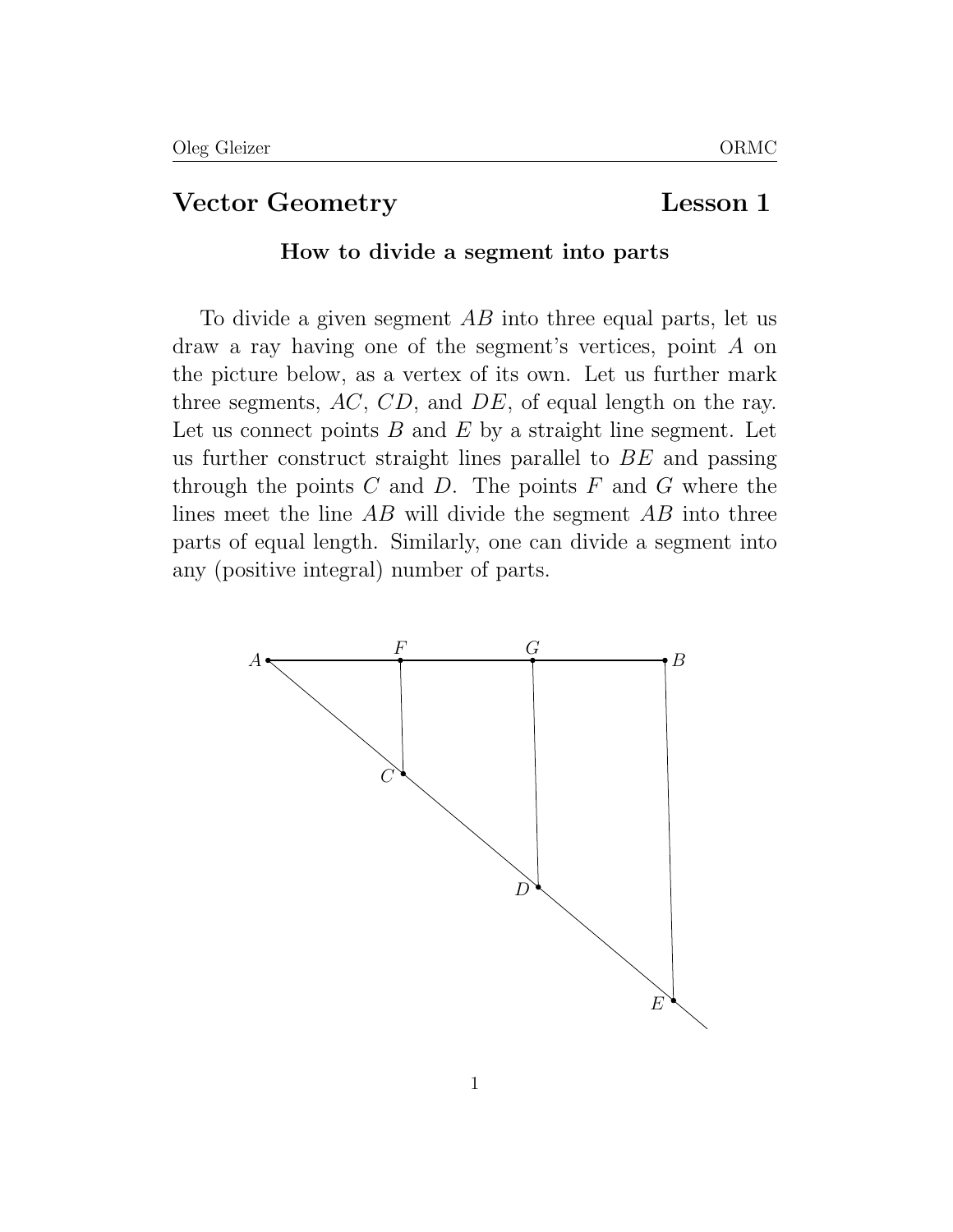<span id="page-1-0"></span>**Proposition 1**  $|AF| = |FG| = |GB|$ 

 $Proof$  — Draw straight lines  $CH$  and  $DI$  parallel to  $AB$ .



Problem 1 Complete the proof of Proposition [1](#page-1-0) by filling the Reason part of the Claim-Reason chart below (continues on the next page).

| Claim                | Reason |
|----------------------|--------|
| $ AC  =  CD  =  DE $ |        |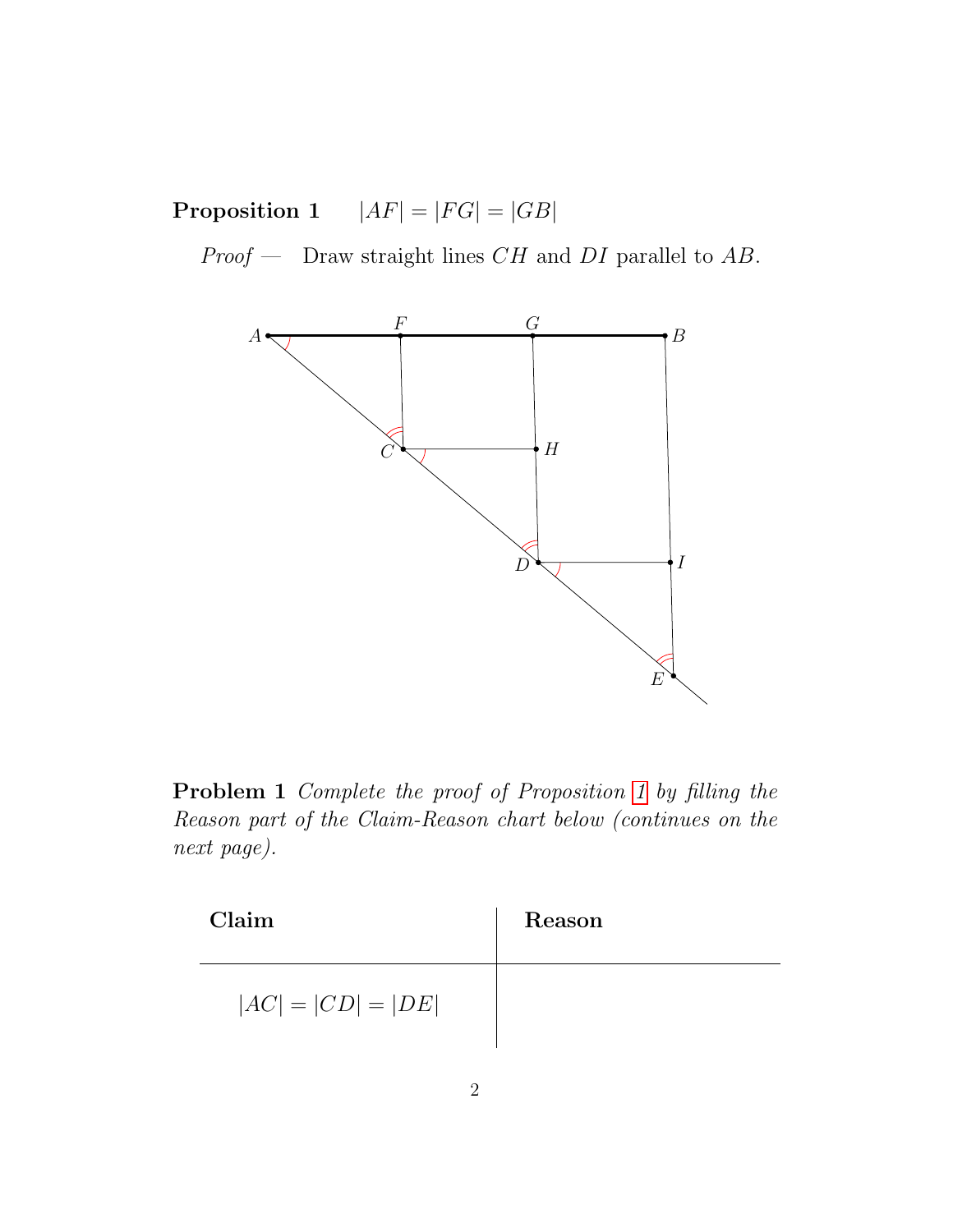| Claim                                                   | Reason |
|---------------------------------------------------------|--------|
| $\angle FAC \cong \angle HCD \cong \angle IDE$          |        |
|                                                         |        |
| $\angle FCA \cong \angle HDC \cong \angle IED$          |        |
|                                                         |        |
| $\triangle ACF \cong \triangle CDH \cong \triangle DEI$ |        |
|                                                         |        |
| $ AF  =  CH  =  DI $                                    |        |
| CHGF and DIBG                                           |        |
|                                                         |        |
|                                                         |        |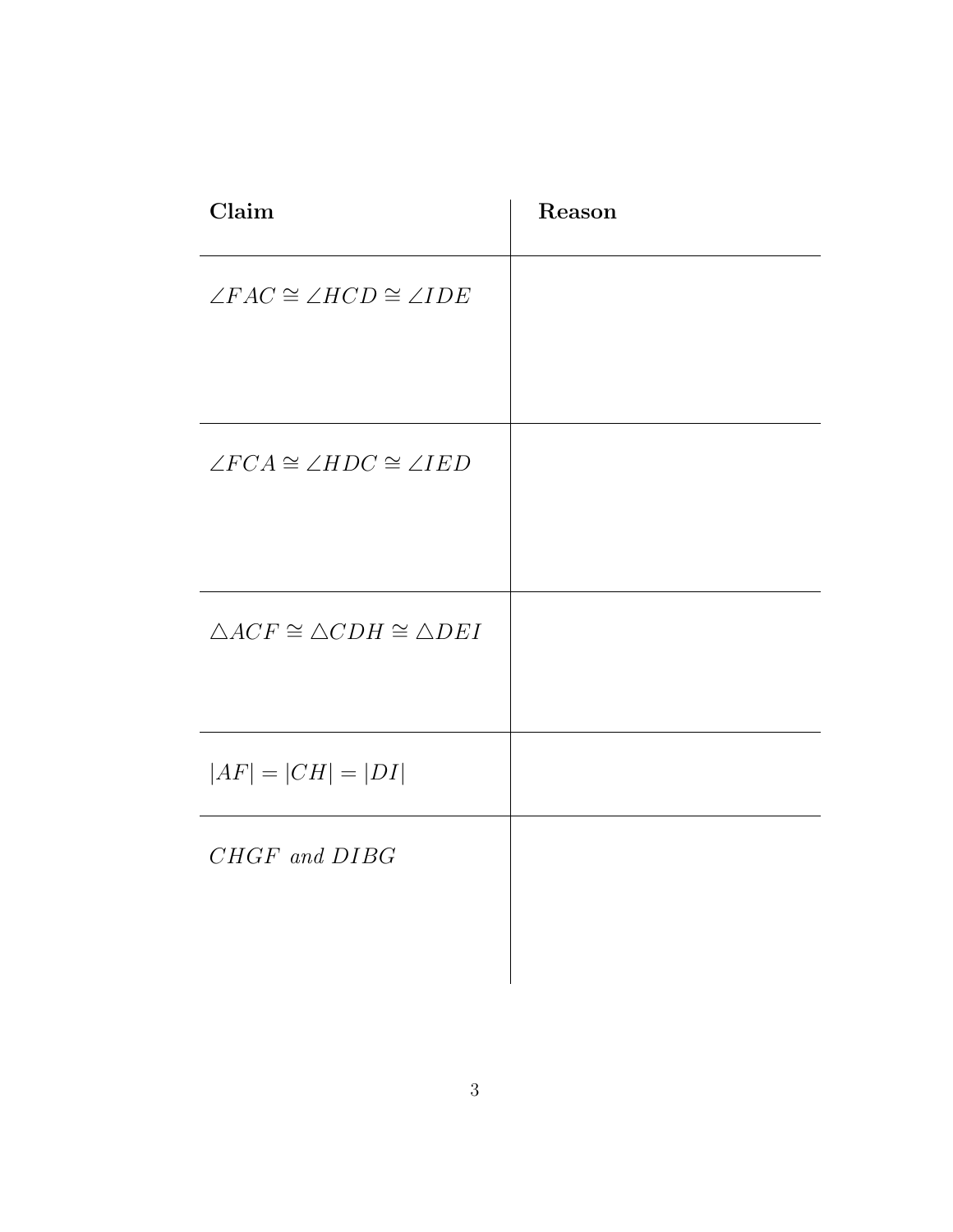| Claim                | Reason |
|----------------------|--------|
| $ CH  =  FG $        |        |
| $ DI  =  GB $        |        |
| $ AF  =  FG  =  GB $ |        |

# Q.E.D.

Problem 2 Use a compass and a ruler to divide the segment below into five parts of equal length.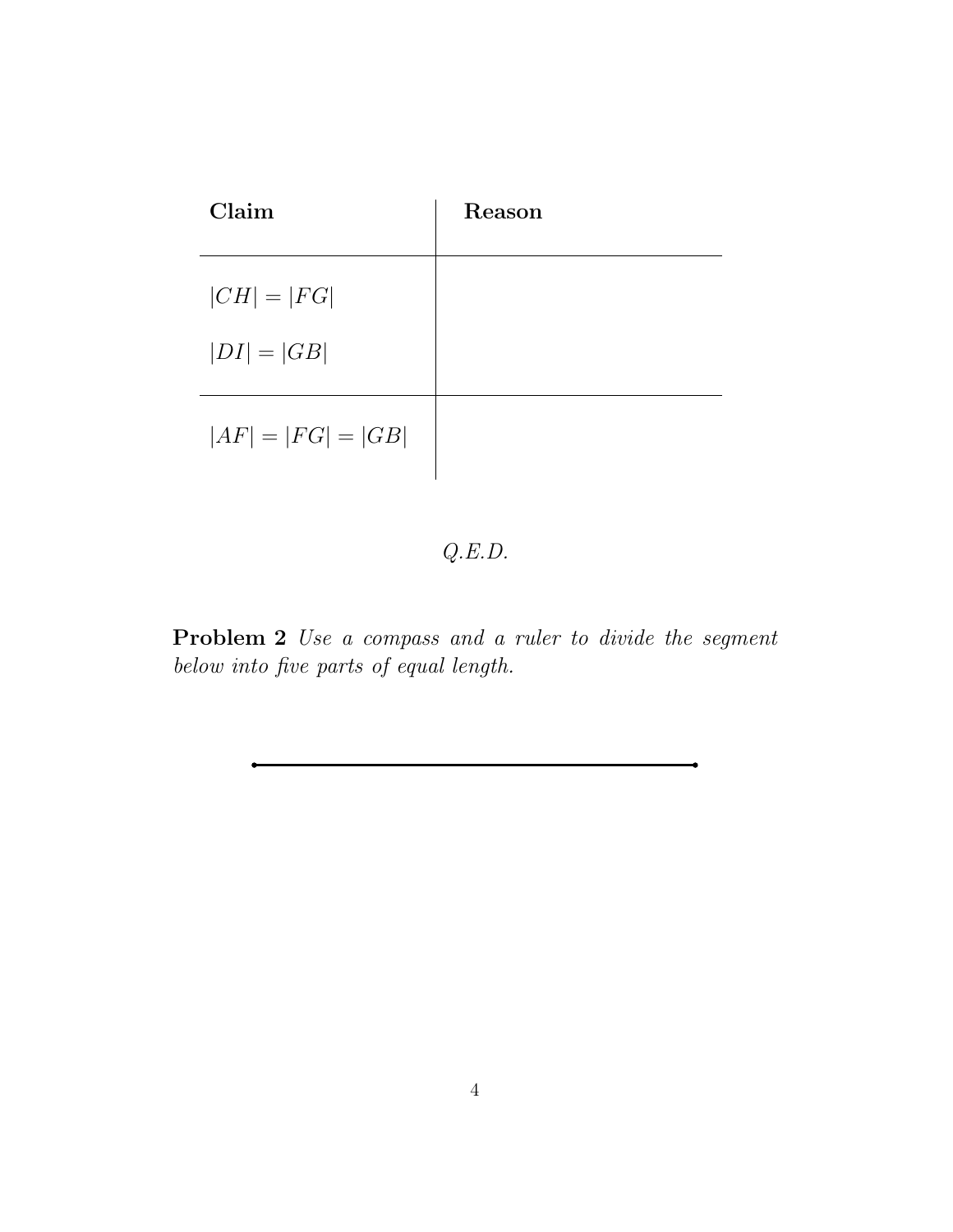### Vectors in the Euclidean plane

Definition 1 A vector in the Euclidean plane is a directed segment or arrow.



For the vector  $\vec{v} = \vec{AB}$ , point A is called *initial* and point B is called terminal.

Two vectors,  $\overrightarrow{v} = \overrightarrow{AB}$  and  $\overrightarrow{w} = \overrightarrow{CD}$  are considered equivalent if the quadrilateral ABDC is a parallelogram.



In other words, two vectors are considered the same, if the straight lines they belong to are parallel and so are the straight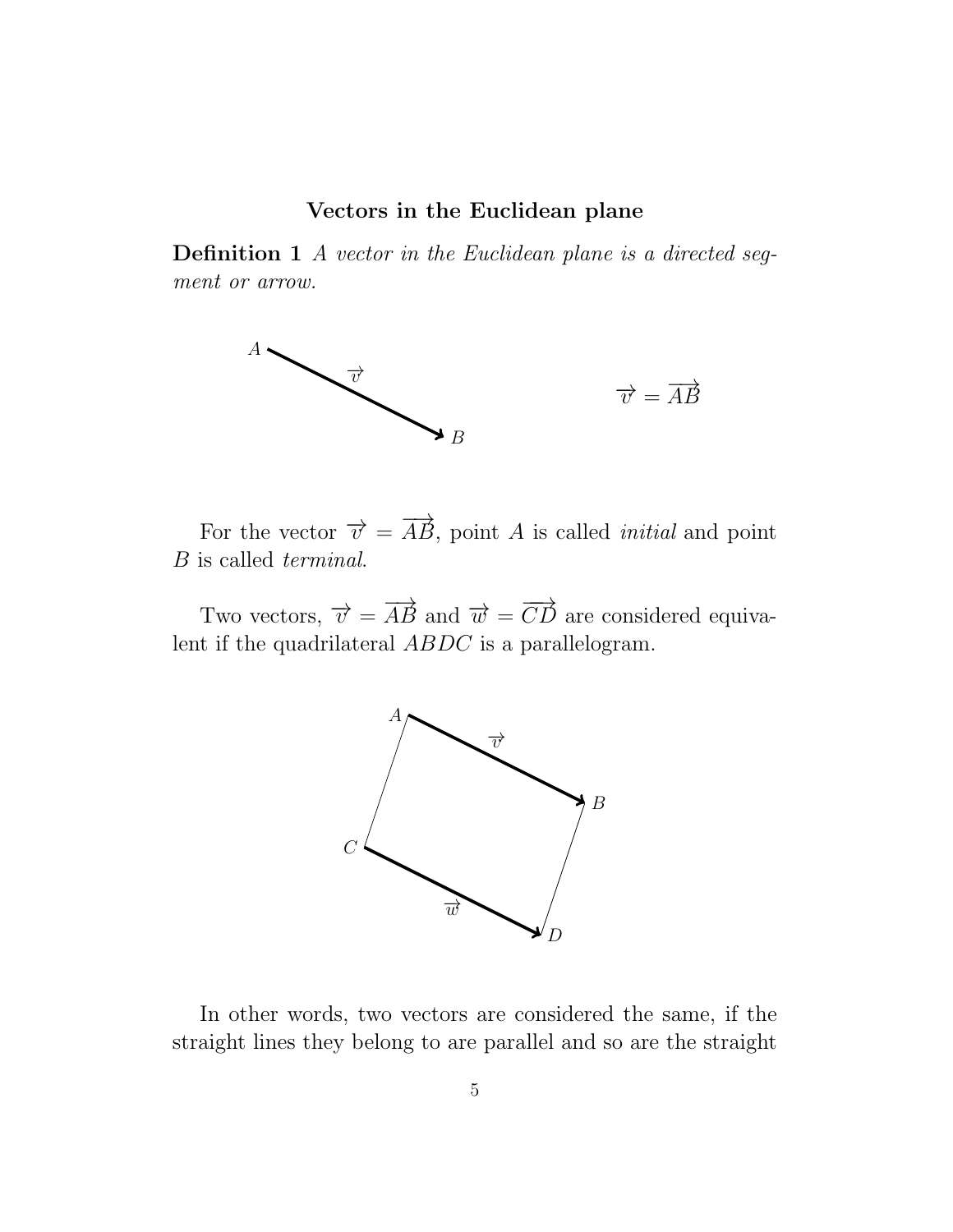lines connecting their initial and terminal points. In this case, we write

$$
\overrightarrow{v}=\overrightarrow{w}.
$$

Note 1 A vector is characterized by its direction and length. One cannot make a formal definition out of this observation, because a direction is formally defined by means of an appropriate vector.

Problem 3 Use a compass and a ruler to construct the vector  $\vec{w}$  equal to the vector  $\vec{v}$  given below and having the given point C as its initial point.



 $\mathcal{C}$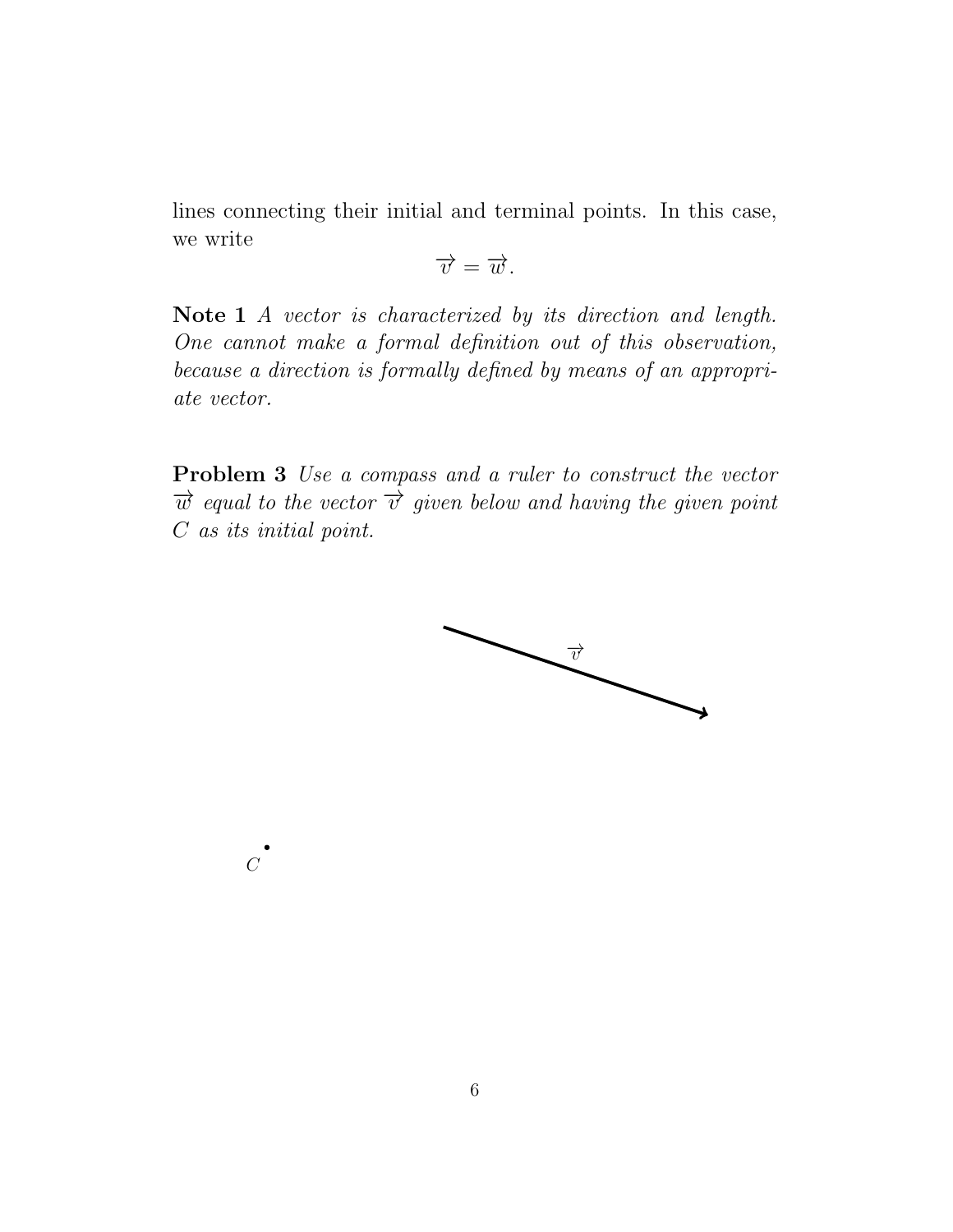Physical forces, such as the force of gravity or the electric force that pulls together two objects having a different electric charge and pushes away two objects having the same electric charge, are vectors in 3D. The direction of a vector shows the direction in which the corresponding force is acting. The length of the vector shows the strength of the force.

Problem 4 On the picture below, draw the vectors of the gravitational pull the Earth exerts on you and on your Math Circle leader.



• Do the vectors of the gravitational pull point towards the centre of the Earth or elsewhere? Why or why not? (The problem continues on the next page.)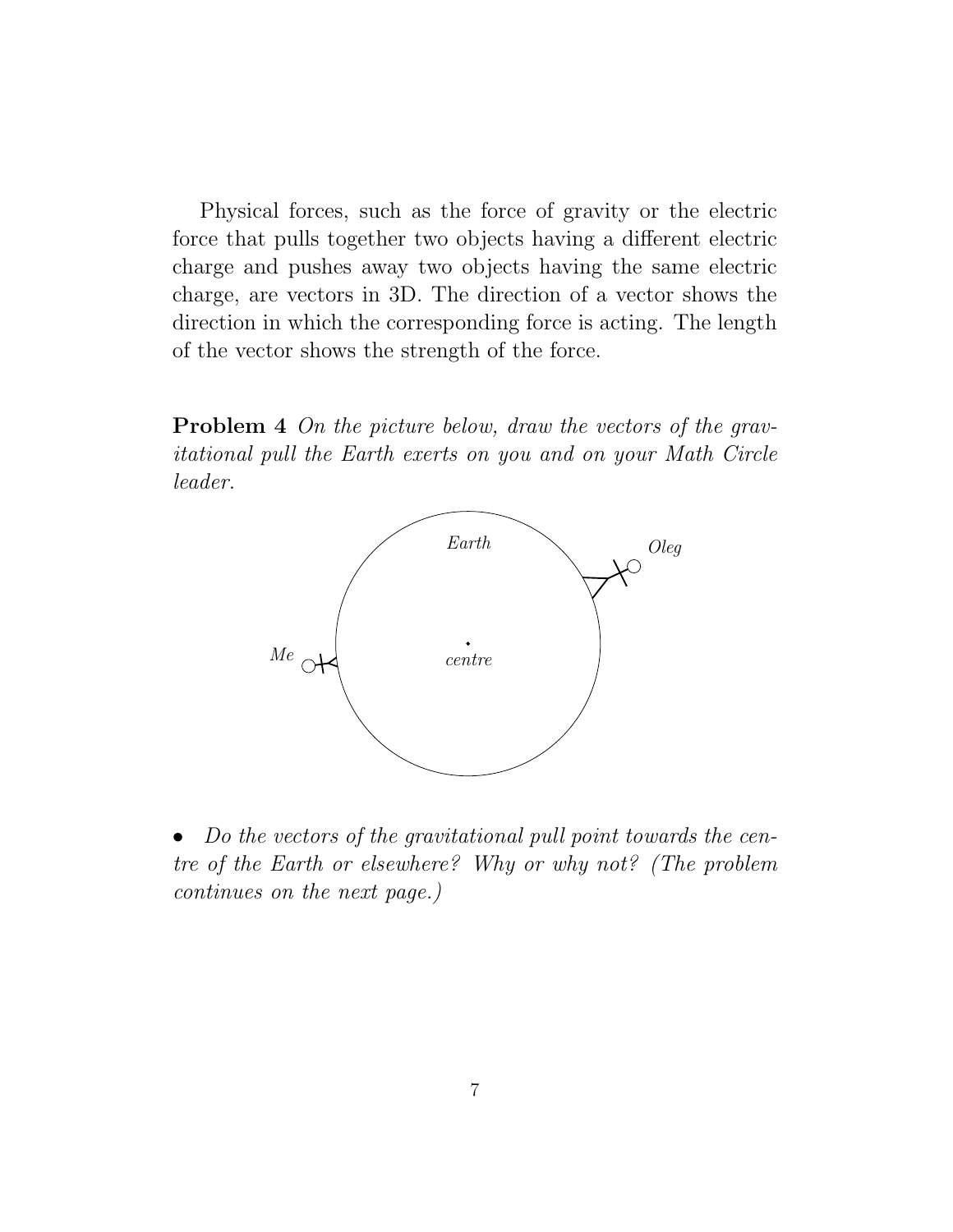• Assuming that Oleg is twice as heavy as you are, how do you show it by means of the gravitational pull vectors on the above picture?

Velocities of motion are vectors, too. The direction of the velocity vector shows the direction in which the body in consideration is moving at the moment. The length of the velocity vector is called speed. It shows how fast the body is moving at the moment.

**Problem 5** The truck on the picture below is going 30 mph. The car on the same picture is speeding at 90 mph the opposite way. Draw the corresponding velocity vectors.



Velocities and forces of the real world are vectors in 3D. For simplicity, we begin our study of vectors from two dimensions. Everything we are going to learn about vectors in the Euclidean plane will be valid in any Euclidean space of higher dimension, three, four, etc., with the only exception for the dimension itself.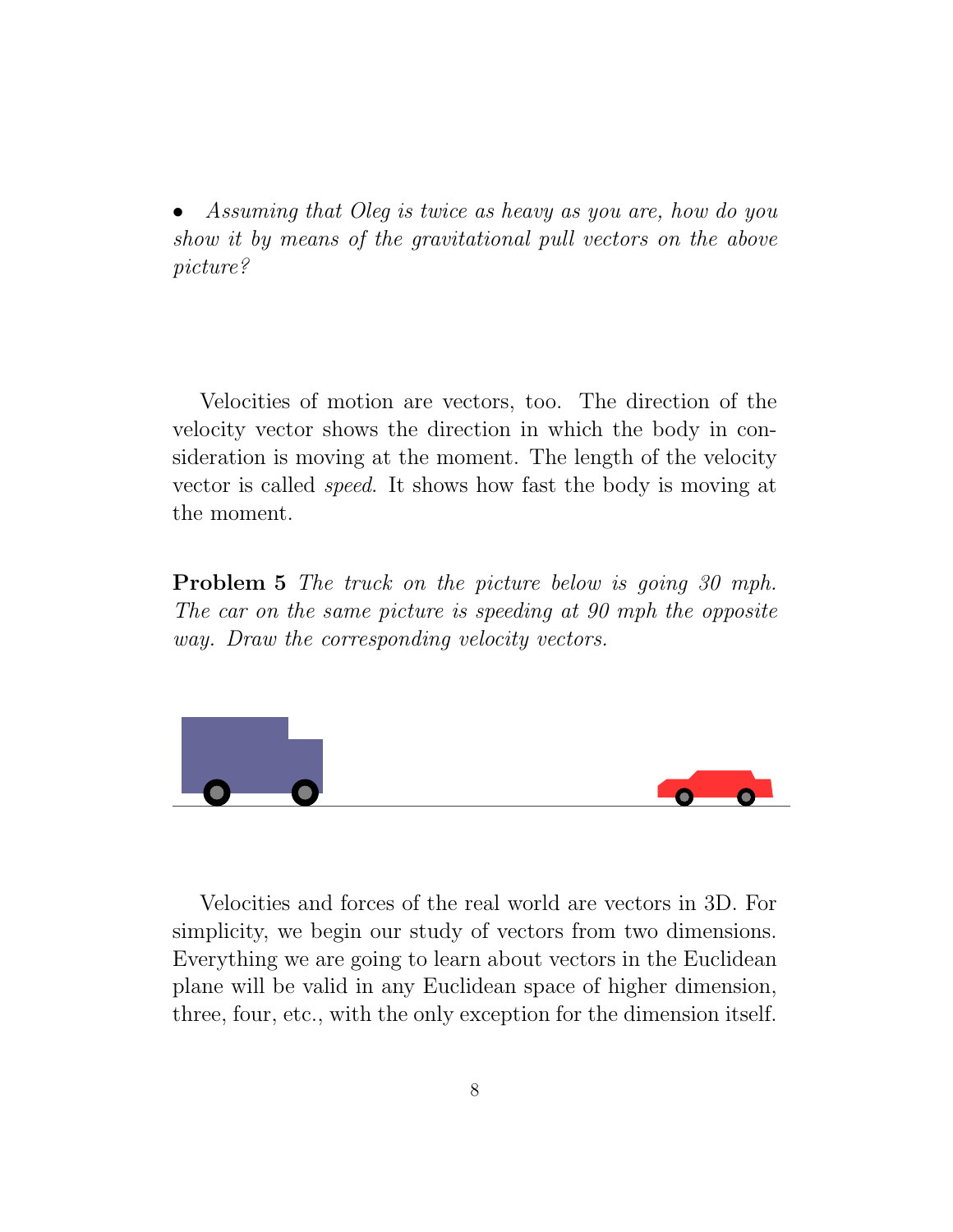## Addition of vectors

To find the sum of two vectors,  $\vec{v}$  and  $\vec{w}$ , one needs to take  $\vec{w}$  so that the initial point of  $\vec{w}$  coincides with the terminal point of  $\vec{v}$ . The vector originating at the initial point of  $\vec{v}$  and terminating at the terminal point of  $\vec{w}$  is the sum  $\vec{v} + \vec{w}$ .



Problem 6 Use a compass and a ruler to construct the sum  $\overrightarrow{v}+\overrightarrow{w}$  of the vectors  $\overrightarrow{v}$  and  $\overrightarrow{w}$  given below.

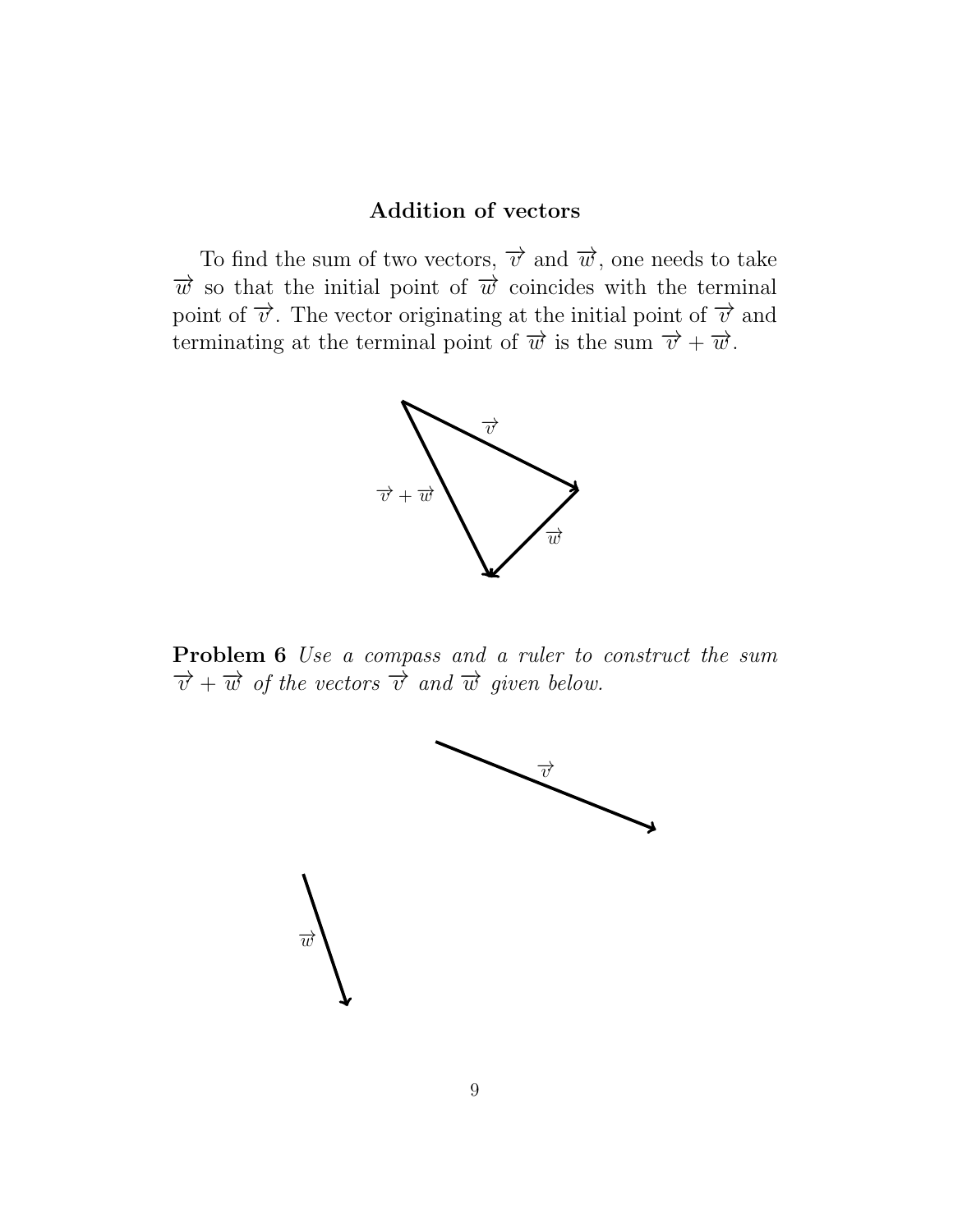#### Zero vector

A vector that has coinciding initial and terminal points is called the *zero vector* and is denoted as  $\vec{\theta}$ . According to the above definition of the vector addition,

<span id="page-9-0"></span>
$$
\overrightarrow{v} + \overrightarrow{0} = \overrightarrow{0} + \overrightarrow{v} = \overrightarrow{v}
$$
 (1)

for any vector  $\vec{v}$ .

### Opposite vectors

A vector  $\vec{w}$  such that  $\vec{w} + \vec{v} = \vec{0}$  is called *opposite* to  $\vec{v}$ and is denoted as  $-\vec{v}$ . The vector  $-\vec{v}$  lies either on the same straight line as  $\vec{v}$  or on a parallel one, has the same length as  $\vec{v}$ , but points in the opposite direction.



Note that  $-\overrightarrow{v} + \overrightarrow{v} = \overrightarrow{0}$  by definition, but the validity of the equation  $\vec{v} + (-\vec{v}) = \vec{0}$  follows from the definition of vector addition given above and from the definition of the zero vector. We can combine both into the following.

<span id="page-9-1"></span>
$$
-\overrightarrow{v} + \overrightarrow{v} = \overrightarrow{v} + (-\overrightarrow{v}) = \overrightarrow{0}
$$
 (2)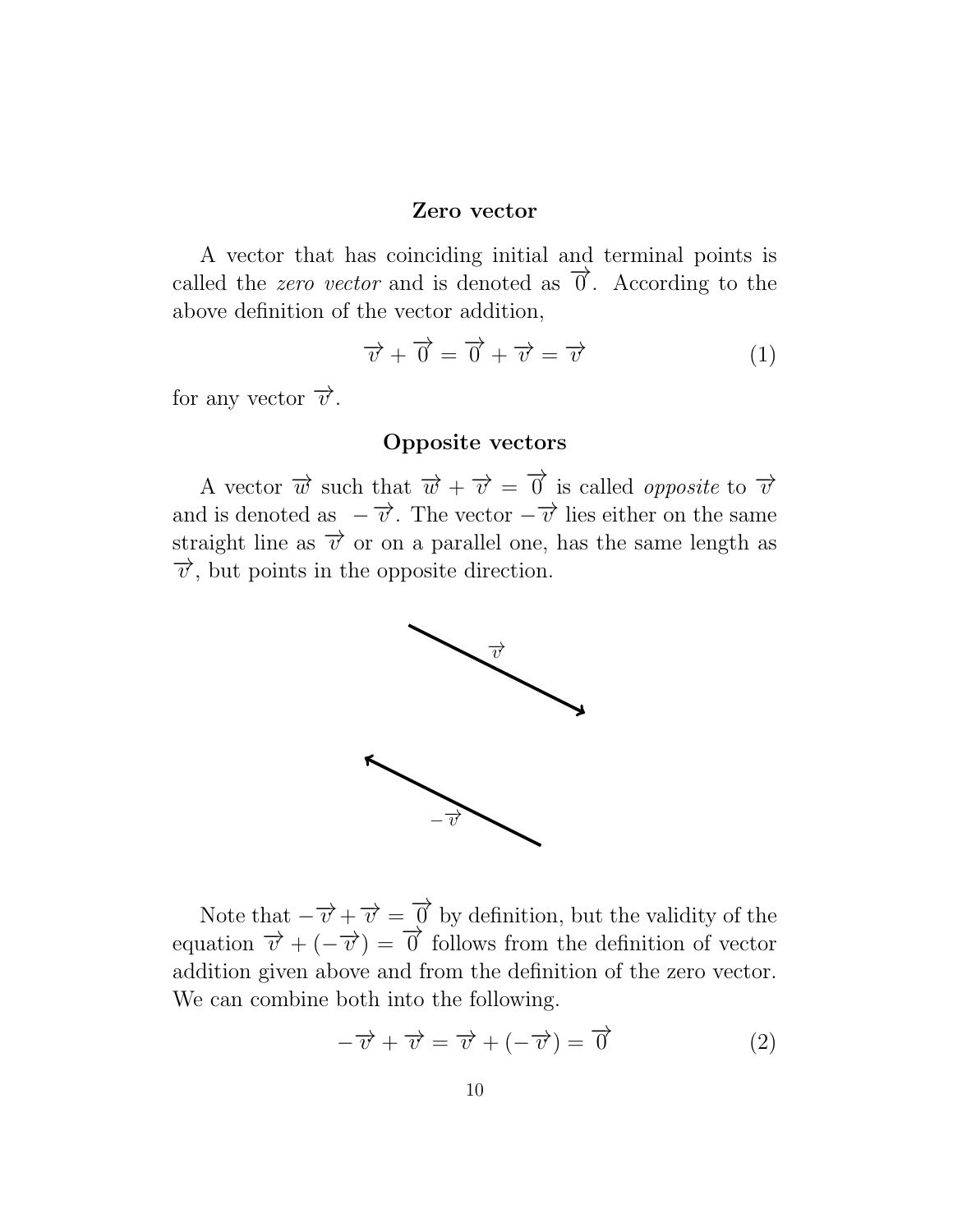Here is an important example of an opposite vector. When you stand still, the floor pushes you up with the force opposite to the force of the gravitational pull, a.k.a. weight.



The opposite vectors add up to the zero resulting force acting on you, hence you don't move.

Problem 7 Give an example of a different pair of opposite forces.

The following is the last thing to mention about the opposite vectors. The formula  $\vec{w} - \vec{v}$  is defined as  $\vec{w} + (-\vec{v})$  for any vectors  $\overrightarrow{v}$  and  $\overrightarrow{w}$ .

$$
\overrightarrow{w} - \overrightarrow{v} = \overrightarrow{w} + (-\overrightarrow{v}) \tag{3}
$$

Commutativity of vector addition